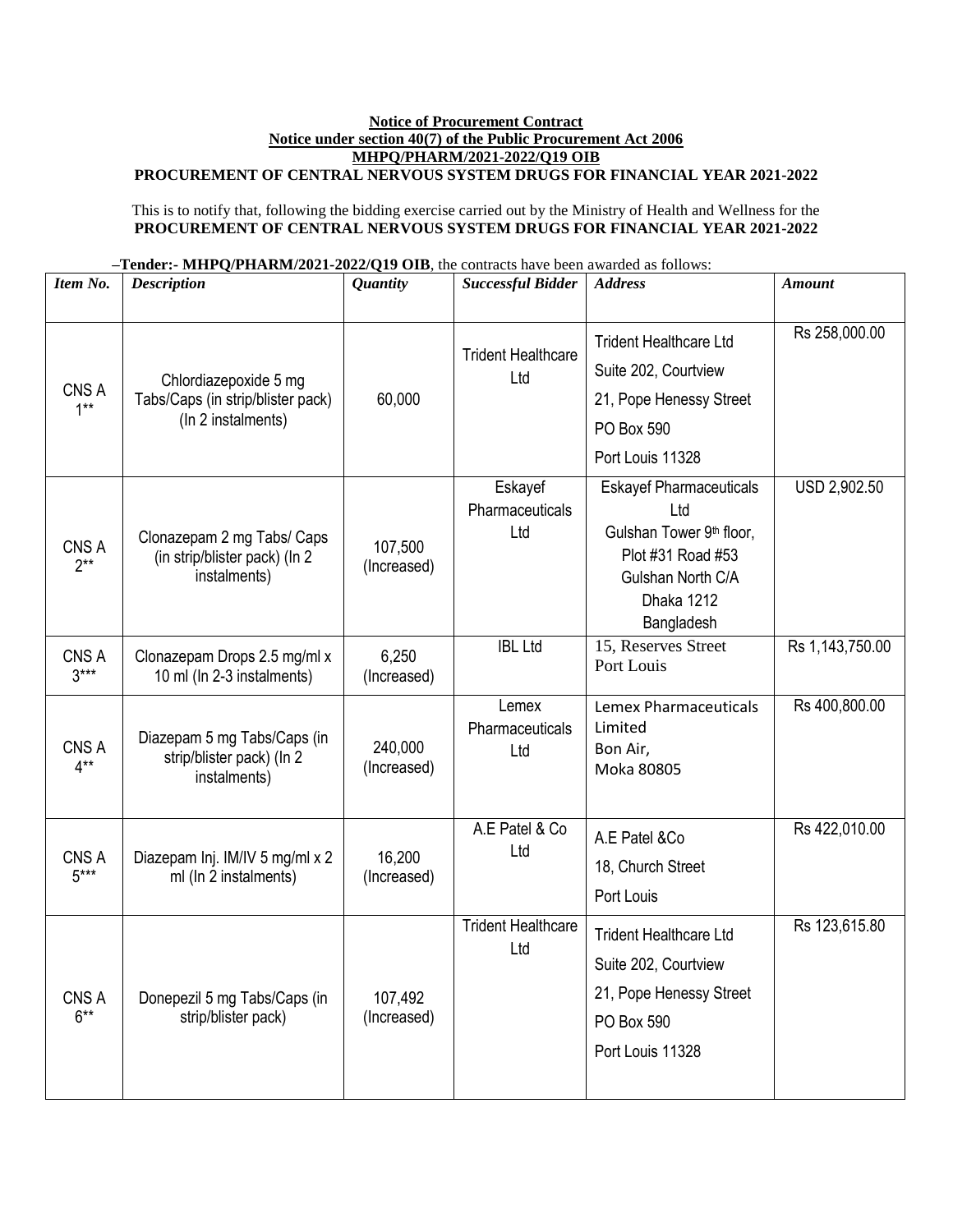| Item No.         | <b>Description</b>                                                                                       | <b>Quantity</b>                 | <b>Successful Bidder</b>          | <b>Address</b>                                                                                                     | <b>Amount</b> |
|------------------|----------------------------------------------------------------------------------------------------------|---------------------------------|-----------------------------------|--------------------------------------------------------------------------------------------------------------------|---------------|
| CNS A<br>$7**$   | Donepezil 10 mg Tabs/Caps (in<br>strip/blister pack)                                                     | 75,992<br>(as per pack<br>size) | <b>Trident Healthcare</b><br>Ltd  | <b>Trident Healthcare Ltd</b><br>Suite 202, Courtview<br>21, Pope Henessy Street<br>PO Box 590<br>Port Louis 11328 | Rs 212,778.00 |
| CNS A<br>$8***$  | Fluphenazine Decanoate Inj. 25<br>mg/ml x 1ml IM (In 2<br>instalments)                                   | 17,800                          | Incepta<br>Pharmaceuticals<br>Ltd | Incepta Pharmaceuticals<br>Ltd<br>40 Shahid Tajuddin Ahmed<br>Srani, Tejgaon<br>1/A, Dhaka-1208<br>Bangladesh      | USD 6,408.00  |
| CNS A<br>$9***$  | Haloperidol 1.5 mg Tabs/Caps<br>(in strip/blister pack) (In 2)<br>instalments)                           | 352,500                         | Ducray Lenoir Ltd                 | Ducray Lenoir Ltd<br>19, Poivre Street<br>Port Louis                                                               | Rs 179,775.00 |
| CNS A<br>$10**$  | Haloperidol Inj. 5 mg/ml x 1 ml<br>(In 2 instalments)                                                    | 2,700<br>(Increased)            | Ducray Lenoir Ltd                 | Ducray Lenoir Ltd<br>19, Poivre Street<br>Port Louis                                                               | Rs 67,500     |
| CNS A<br>$11***$ | Imipramine HCL 25 mg<br>Tabs/Caps (in strip/blister pack)<br>(In 2 instalments)                          | 150,000                         | Incepta<br>Pharmaceuticals<br>Ltd | Incepta Pharmaceuticals<br>Ltd<br>40 Shahid Tajuddin Ahmed<br>Srani, Tejgaon<br>1/A, Dhaka-1208<br>Bangladesh      | USD 3,000.00  |
| CNS A<br>$12***$ | Olanzapine 5 mg Oral<br>Dispersible Tabs Or Melt Tabs<br>(in strip/blister pack) (In 2-3<br>instalments) | 346,000                         | Incepta<br>Pharmaceuticals<br>Ltd | Incepta Pharmaceuticals<br>Ltd<br>40 Shahid Tajuddin Ahmed<br>Srani, Tejgaon<br>1/A, Dhaka-1208<br>Bangladesh      | USD 5,767.00  |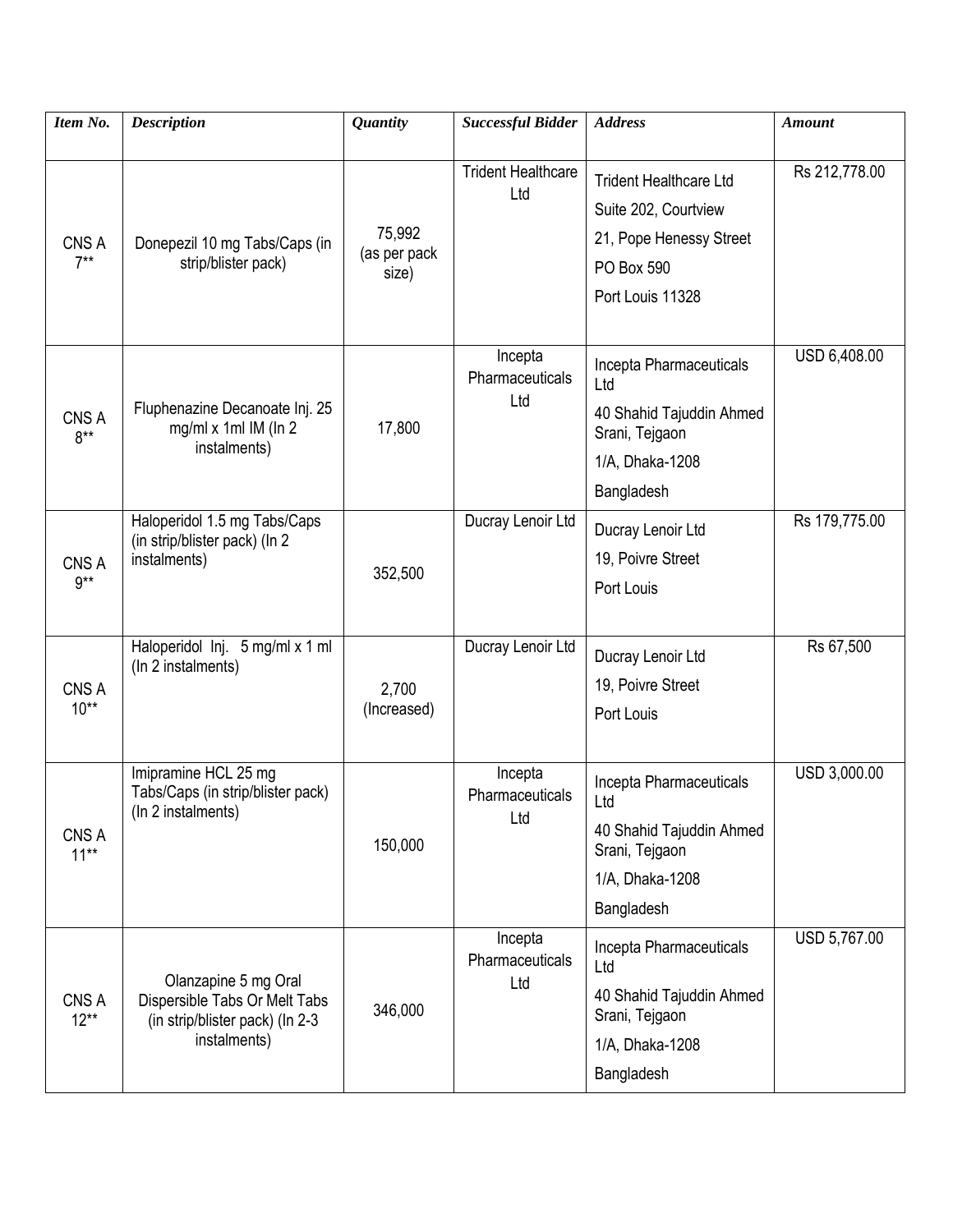| Item No.                   | <b>Description</b>                                                                | <b>Quantity</b>          | <b>Successful Bidder</b>          | <b>Address</b>                                                                                                     | <b>Amount</b>   |
|----------------------------|-----------------------------------------------------------------------------------|--------------------------|-----------------------------------|--------------------------------------------------------------------------------------------------------------------|-----------------|
| CNS A<br>$13**$            | Olanzapine 10 mg Oral<br>Dispersible Tabs Or Melt Tabs<br>(in strip/blister pack) | 34,980                   | <b>IBL Ltd</b>                    | 15, Reserves Street<br>Port Louis                                                                                  | Rs 80,454.00    |
| CNS A<br>$14***$           | Phenytoin Sodium Inj. 50 mg/ml<br>x 5 ml IV (In 2 instalments)                    | 33,700<br>(Increased)    | Hyperpharm Ltd                    | Morc Traffic Centre<br>Saint Pierre                                                                                | Rs 1,112,100.00 |
| CNS A<br>$16***$           | Venlafaxine HCL 75 mg XL<br>Tabs/Caps (in strip/blister pack)                     | 61,236<br>(Increased)    | <b>Trident Healthcare</b><br>Ltd  | <b>Trident Healthcare Ltd</b><br>Suite 202, Courtview<br>21, Pope Henessy Street<br>PO Box 590<br>Port Louis 11328 | Rs 189,831.60   |
| CNS A<br>$18**$            | Chlorpromazine HCL Inj.<br>25<br>$mg/ml \times 2 ml$ (In 2 instalments)           | 14,000<br>(Increased)    | Ducray Lenoir Ltd                 | 19, Poivre Street<br>Port Louis                                                                                    | Rs 421,400.00   |
| CNS <sub>S</sub><br>$1***$ | Olanzapine 5 mg<br>Tabs/Caps (in strip/blister<br>pack) (In 2 instalments)        | 1,547,500<br>(Increased) | Incepta<br>Pharmaceuticals<br>Ltd | Incepta Pharmaceuticals<br>Ltd<br>40 Shahid Tajuddin Ahmed<br>Srani, Tejgaon<br>1/A, Dhaka-1208<br>Bangladesh      | USD 15,475.00   |
| CNS <sub>S</sub><br>$2**$  | Paroxetine HCL 10 mg<br>Tabs/Caps (in strip/blister pack)<br>(In 2 instalments)   | 1,500,000                | Unicorn(MSJ Ltd))                 | 18N, Frere Felix de Valois<br><b>Street</b><br>Champ de Mars<br>Port Louis                                         | Rs 1,170,000.00 |
| CNS <sub>S</sub><br>$3**$  | Paroxetine HCL 20 mg<br>Tabs/Caps (in strip/blister pack)<br>(In 2 instalments)   | 912,500                  | Unicorn(MSJ Ltd))                 | 18N, Frere Felix de Valois<br><b>Street</b><br>Champ de Mars<br>Port Louis                                         | Rs 1,022,000.00 |
| CNS <sub>S</sub><br>$4**$  | Procyclidine HCL 5 mg<br>Tabs/Caps (in strip/blister<br>pack) (In 2 instalments)  | 285,000                  | Incepta<br>Pharmaceuticals<br>Ltd | Incepta Pharmaceuticals<br>Ltd<br>40 Shahid Tajuddin Ahmed<br>Srani, Tejgaon<br>1/A, Dhaka-1208<br>Bangladesh      | USD 1,910.00    |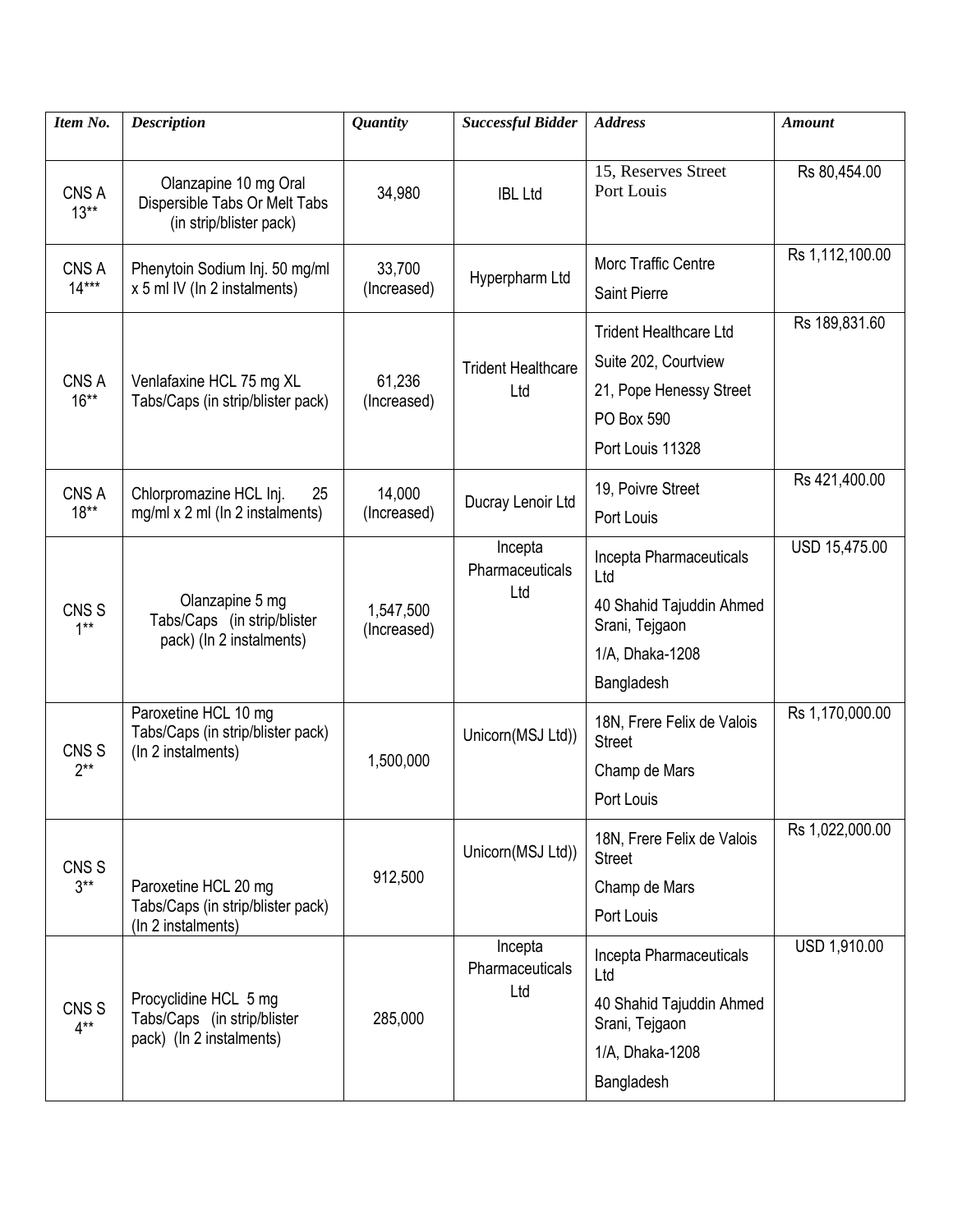| Item No.                    | <b>Description</b>                                                                                                    | <b>Quantity</b>          | <b>Successful Bidder</b>          | <b>Address</b>                                                                                                     | <b>Amount</b>   |
|-----------------------------|-----------------------------------------------------------------------------------------------------------------------|--------------------------|-----------------------------------|--------------------------------------------------------------------------------------------------------------------|-----------------|
| CNS <sub>S</sub><br>$5***$  | Co-Careldopa 275 mg<br>Tabs/Caps (Levodopa 250 mg +<br>Carbidopa 25 mg) (in strip/blister<br>pack) (In 2 instalments) | 937,500<br>(Increased)   | <b>Trident Healthcare</b><br>Ltd  | <b>Trident Healthcare Ltd</b><br>Suite 202, Courtview<br>21, Pope Henessy Street<br>PO Box 590<br>Port Louis 11328 | Rs 3,656,250.00 |
| CNS <sub>S</sub><br>$6***$  | Alprazolam 0.5 mg Tabs<br>(scored) (in strip/blister pack) (In<br>2 instalments)                                      | 625,000<br>(Increased)   | Incepta<br>Pharmaceuticals<br>Ltd | Incepta Pharmaceuticals<br>Ltd<br>40 Shahid Tajuddin Ahmed<br>Srani, Tejgaon<br>1/A, Dhaka-1208<br>Bangladesh      | USD 11,250.00   |
| CNS <sub>S</sub><br>$7***$  | Carbamazepine 200 mg Tabs<br>(scored)<br>(in<br>strip/blister pack)<br>(ln 2)<br>instalments)                         | 3,700,000                | <b>IBL Ltd</b>                    | 15, Reserves Street<br>Port Louis                                                                                  | Rs 4,144,000.00 |
| CNS <sub>S</sub><br>$8***$  | Chlorpromazine HCL<br>25<br>mg Tabs/Caps<br>(in<br>strip/blister pack) (in 2<br>instalments)                          | 1,700,000<br>(Increased) | Hyperpharm Ltd                    | Morc Traffic Centre<br>Saint Pierre                                                                                | Rs 952,000.00   |
| CNS <sub>S</sub><br>$9***$  | Chlorpromazine HCL<br>50<br>mg Tabs/Caps<br>(in<br>strip/blister pack) (In 2<br>instalments)                          | 2,000,000                | Hyperpharm Ltd                    | Morc Traffic Centre<br>Saint Pierre                                                                                | Rs 1,980,000.00 |
| CNS <sub>S</sub><br>$10**$  | Dothiepin HCL 25 mg<br>Tabs/Caps (in strip/blister pack)<br>(In 2 instalments)                                        | 1,600,000<br>(Increased) | Hyperpharm Ltd                    | Morc Traffic Centre<br>Saint Pierre                                                                                | Rs 1,904,000.00 |
| CNS <sub>S</sub><br>$11***$ | Dothiepin HCL 75 mg<br>Tabs/Caps (in strip/blister pack)<br>(In 2 instalments)                                        | 672,000<br>(reduced)     | Hyperpharm Ltd                    | Morc Traffic Centre<br>Saint Pierre                                                                                | Rs 1,538,880.00 |
| CNS <sub>S</sub><br>$12***$ | Ergotamine Compound<br>Tabs/Caps (to disclose formula)<br>(in strip/blister pack) (In 2)<br>instalments)              | 250,000<br>(Increased)   | Unicorn (MSJ<br>Ltd)              | 18N, Frere Felix de Valois<br><b>Street</b><br>Champ de Mars, Port Iouis                                           | Rs 1,270,000.00 |
| CNS <sub>S</sub><br>$13***$ | Fluoxetine 20 mg Tabs/Caps (in<br>strip/blister pack) (In 3<br>instalments)                                           | 2,000,000<br>(Increased) | <b>IBL Ltd</b>                    | 15, Reserves Street<br>Port Louis                                                                                  | Rs 1,040,000.00 |
| CNS <sub>S</sub><br>$14**$  | Olanzapine 10 mg Tabs/Caps<br>(in strip/blister pack) (In 2)<br>instalments)                                          | 1,000,000<br>(Increased) | Unicorn (MSJ<br>Ltd)              | 18N, Frere Felix de Valois<br><b>Street</b><br>Champ de Mars<br>Port Louis                                         | Rs 600,000.00   |